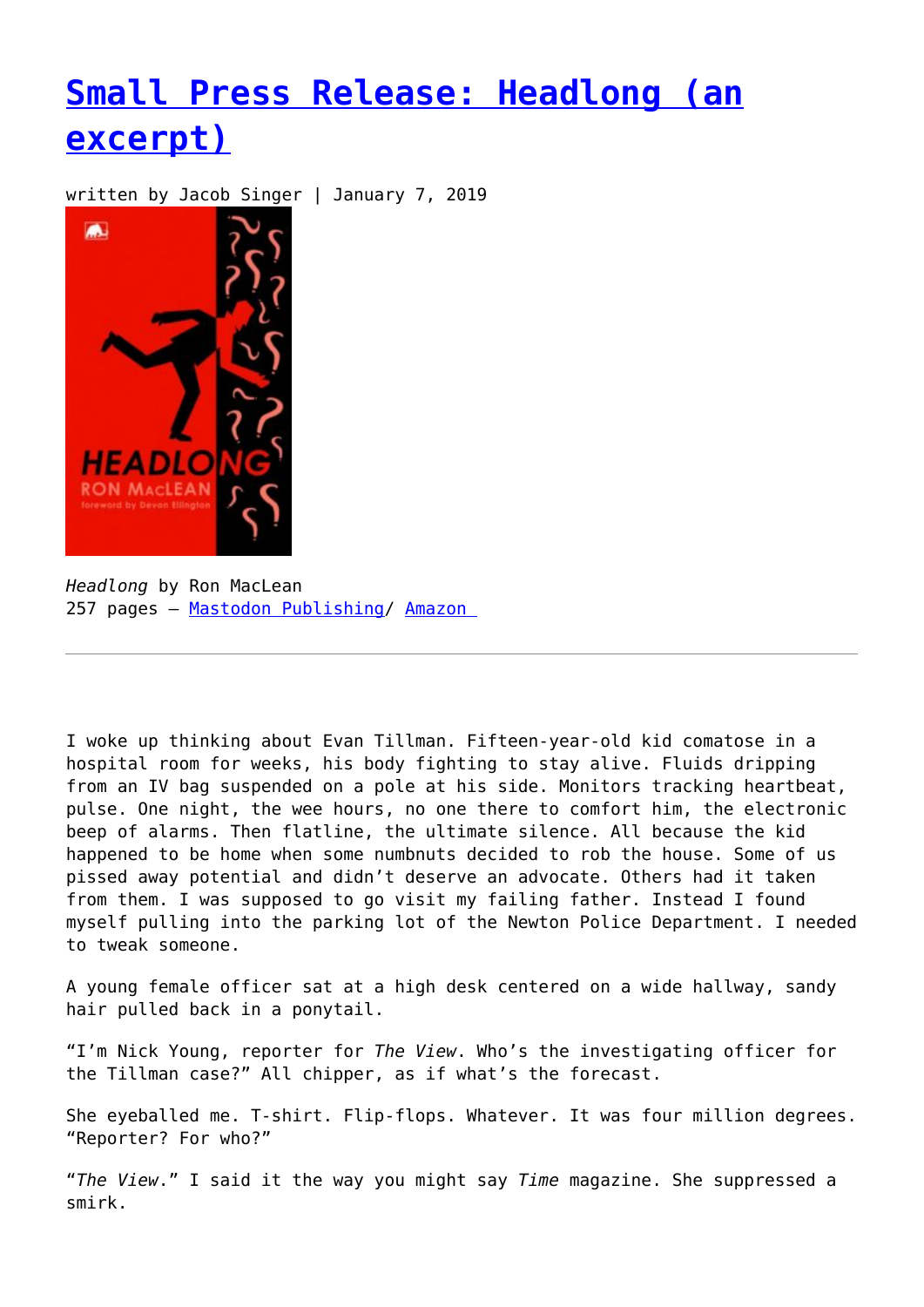"That would be Detective Hill."

Two men walked the hall behind her, one older, one younger. The older one looked harried.

"Would he be in?"

She turned her head. "Dennis, are you in?"

The older cop looked at some papers in his hand. "Who wants to know?"

"Reporter." She paused for emphasis. "*The View*."

"No," he said on his way past, right arm extended, like a football halfback straight-arming would-be tacklers. "I'm not in."

Two minutes later I sat in a cramped office across a cheap desk from press information Officer Scott Halverson. Dark hair parted on the side. Thickframe glasses. He looked like he'd been president of the math club in high school. He was not the guy I wanted to talk to. Maybe I could annoy my way past him.

"Newton Police made eighteen arrests in seventy-two cases of robbery, rape and aggravated assault last year." I smiled as I read my notes. "Eleven arrests in 225 cases of burglary." A mug on his desk proclaimed World's Greatest Dad. "Are those numbers right?"

"They are." Halverson adjusted his nerd glasses. He was a uniform cop. A perpetual boy scout.

"No offense," I said, "but it seems like you could get that kind of arrest rate from people turning themselves in."

He made a show of looking amused. "Do you have an interest in a particular case, Mr. Young?"

Fuck him. "Heard of Evan Tillman?"

"Of course." His face got a little red, his tone defensive. "You a friend of the family?"

"Concerned citizen. Humble reporter." I pocketed my notes. "Blows my mind. All you've got is a car seen in the neighborhood. A black Lexus. For real?"

"The department is fully engaged on the case, Mr. Young."

"Yeah, it shows."

"Why are you here, Mr. Young?" He moved a folder from one side of the desk to the other. I watched him do it. "We are not in the habit of disclosing the details of ongoing investigations."

His phone rang and he grabbed it. A couple of quick "yeses" into the receiver and done. "Excuse me," he said. "I'll be right back."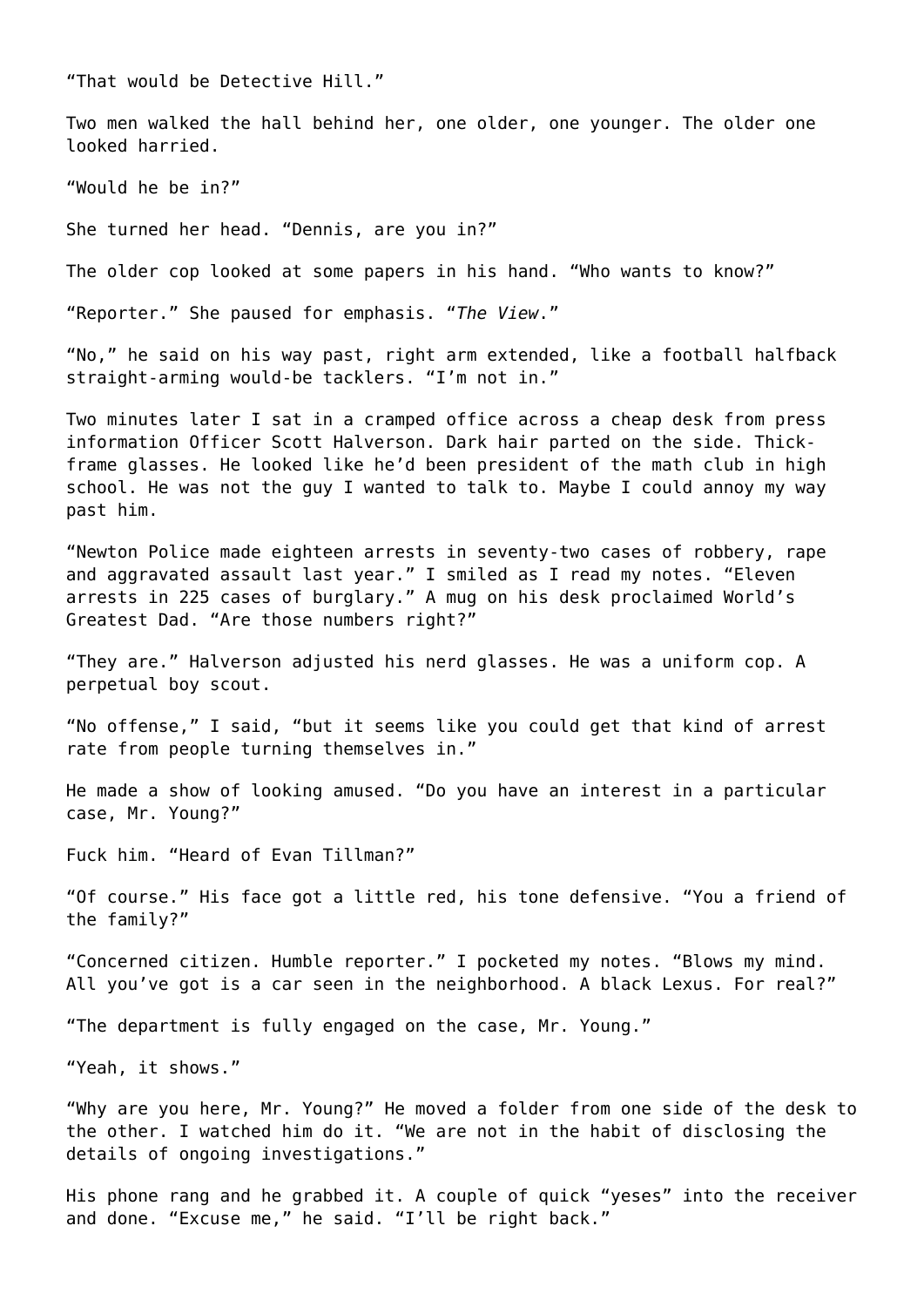I wasted not a second, scooting down the hallway in the direction I'd seen Detective Hill disappear. I found a small kitchen – refrigerator, coffee pot. At the coffee pot I found Detective Hill. He glanced at me. Poured coffee into a mug. Then pulled a second mug from a shelf, poured coffee into that, slid it toward me.

"You're a tricky one." He had a high forehead and tired gray eyes. A gum chewer.

I hoisted the mug. "I've had practice."

"What," he said, "you think I'm going to tell you more than Halverson?"

"Maybe not. I'm naturally prickly. When I'm told I can't be somewhere that's where I want to be." I sipped the coffee. Black. I didn't want to lose my opportunity by asking for milk. "Know what I'm curious about?"

"Nope."

"I'm curious about how a crime committed in broad daylight can remain such a puzzle. I just don't understand. I mean it's now a robbery and a homicide."

He let me stew a minute while he chewed his gum. "I know how you got so far," he said. "Your people skills." Hill crossed his arms. "What is it you think you know?"

"The Lexus seen near the Tillman house the day of the robbery. It's registered to Larry Sparks, former police chief."

Hill worked his gum. "Very good, Sherlock."

"The fact that the department stays silent on that doesn't look good."

Hill laughed out loud. Sipped his coffee. People who wear ties almost invariably wear them too short or too long. Hill wore his too short. "The intrepid reporter. His question hangs in the air, pregnant with implications." Someone paged Officer Halverson. "Interesting take. Here's another. Retired police chief driving around town. His travels take him within a few blocks of where a robbery takes place. The Lexus traces to Sparks, and we lose our best – only – early lead."

"I don't buy it. Let's try a different version, where Sparks wasn't driving the car."

Hill folded his arms across his too-short tie. "You mean stolen?"

"I mean someone else driving."

No reaction. "Like who?"

"Like his granddaughter, Marcela. Who of course knew the Tillman kid."

We both sat with that. An alarm went off in me to shut up, but I ignored it. I needed information. Hill was inscrutable as Buddha. I kept talking.